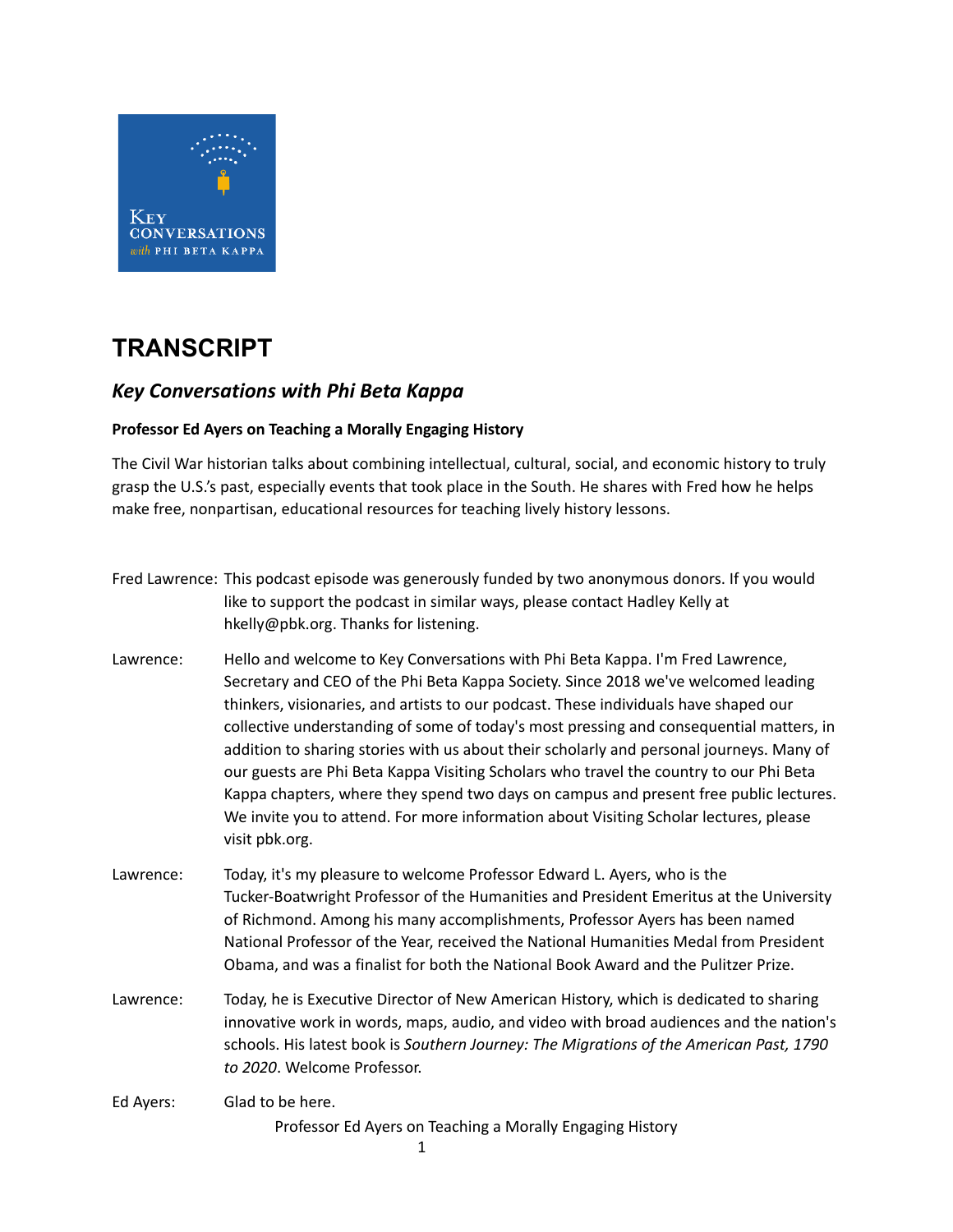- Lawrence: Ed, you are a highly influential Civil War historian and scholar and university president, advocate for the humanities, but it wasn't so obvious from the beginning that that's how it was going to play out growing up in Eastern Tennessee. You've described yourself as a suburban hillbilly. So talk to us a little bit about what it was like where you grew up, how you grew up, and the path that took you to Knoxville and University of Tennessee that opens all the doors.
- Ayers: As you mentioned, I did grow up in East Tennessee in Kingsport, part of the Tri-Cities area, Bristol and Johnson City and Kingsport, but my parents had migrated there about an hour north from Western North Carolina, from a town called Burnsville, outside of Asheville, where my family had lived since the 1830s, and they were both from that county and they moved to Kingsport because Kingsport had been designed by 10 Northern corporations to tap the so-called Anglo Saxon labor market that was underemployed there in the mountains. Eastman Kodak was the major employer, Mead Paper, Penn Dixie Cement.
- Ayers: And when my parents went there in the early 1950s, it was the only place in the world where they could take a tree and turn it into a finished book, and they were quite finished books. They made World Book Encyclopedia and other very sophisticated work. So Kingsport was designed by city planners from Cambridge, Massachusetts with roundabouts and boulevards and everything like Washington DC, but also with the segregated area for the 5% of people who are African-American. So in the early 20th century, basically, using modern life to contain the aspirations of black people.
- Ayers: And I think that kind of contrast is what inspired my interest in all this. We'd go back and visit my grandparents every other weekend or so, and they didn't have a telephone until I was 15 years old, and my grandmother would slaughter the chickens for dinner and it's like, "Okay, something happened between the life that I have now, which has McDonald's and red brick Baptist churches and radio stations that play all the latest songs and the lives that my parents and grandparents knew." I didn't know it at the time, but I was going to try to bridge that distance in a lot of my work, try to explain how it could be that the South was deeply implicated in all the things that we think of as modern and new and American, and yet could go to war against the United States and could sustain segregation into my childhood.
- Ayers: So I think it was that tension between having seen the future and having seen the past and trying to find a place for myself in between that helps explain my career trajectory.
- Lawrence: How much of that do you think is looking back on it and getting perspective on your childhood and how much was actually self conscious at the time?
- Ayers: Well, I knew at the time that I was really one cool kid. I knew I was hip. I was happening with whatever was going on, but also knew that I loved my family and I could see that they weren't a part of that modern life. My grandmother with whom I would stay for weeks at a time while my grandfather was gone, got one channel on her television, black and white, and they never had Cokes or anything. So it's just like, "Ah, how do you do this?" So I knew that there was something special about it, and I think I love my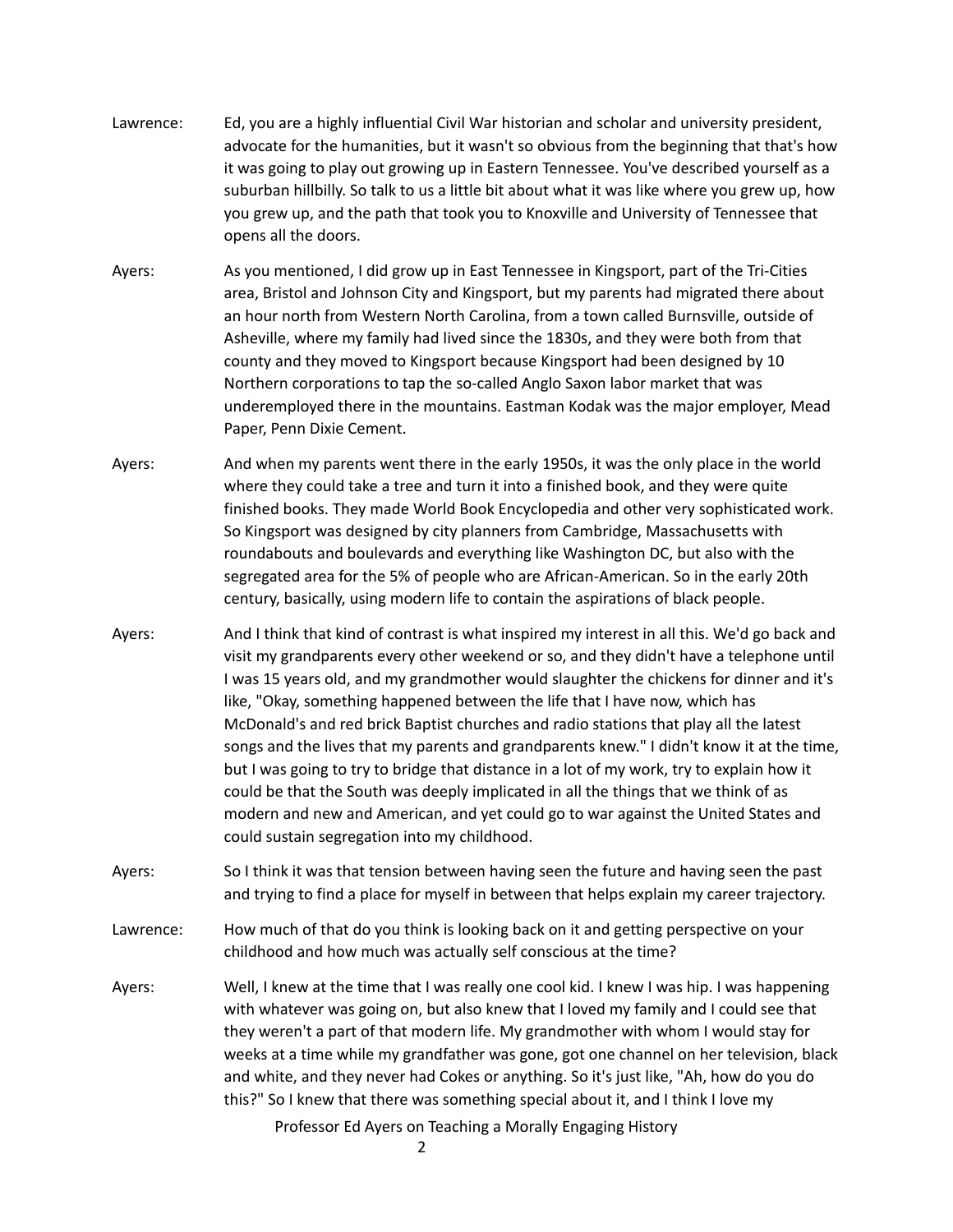grandmother more than anybody I met before my wife, and the idea was I respected her and yet she didn't live in the world I lived in.

- Ayers: In this little talk I gave in Knoxville, I ascribed my career path to working for minimum wage, part-time job, in a chain bookstore in Kingsport, a now defunct chain, and part of my job amid all the decorative bookmarks and sealing wax and other sort of knacks they sold in the early '70s were all these paperback books by both the great authors and also whatever was really happening at the time. But I would spend as much time as I could reading the backs of those books, trying to figure out by what magic do you take the only skill that I apparently had, which was talking, and making a life out of it?
- Ayers: I wasn't like my roommates in college were a future nuclear engineer and an architect and a physics professor, and all I knew how to do was read books. And so I think getting a glimpse of that world that was presented in current literature, but seeing how Faulkner and Steinbeck and Kerouac, those folks were still alive, I thought I wanted to try to see if I could translate some of what I experienced into that magic called a book.
- Lawrence: From Knoxville, University of Tennessee, you go up to New Haven, Connecticut to the storied American Studies Program at Yale for your PhD; but in particular, I want to talk to you about some of the real legendary folks you were privileged to study with, and I'm thinking of David Brion Davies, one of the leading, maybe the leading scholar of enslavement, and of course the great C. Vann Woodward, the Dean of the Study of the American South, and again, one of the great American historians of our time. Tell us a little bit about each of them, if you would, and what your experiences were, and actually, let me add one other piece of that. Woodward is an Arkansas boy, right? So I wonder, did that give you any commonality, because he had a path not identical to yours, but not so different from yours.
- Ayers: Well, I will be honest and say when I went there I didn't know anything about either of those men, and I didn't go there to study any of the things that you just described. My goal was to get away from Tennessee, frankly, and to see the big world. And to do so I said I wanted to study American intellectual history of the early 20th century. So I was all about William James and Josiah Royce and philosophy and all this, and my wife and I, we were quite young, got married after college, went up there. She has the same accent I do, maybe a little more mellifluous, and suddenly discovered that I had an ethnicity that I had not recognized before, that I was a white Southerner. Everybody that I knew was the same. We'd never been anywhere. I'd never met anybody else.
- Ayers: And suddenly I was interesting in ways that I had not anticipated being, but in a kind of quasi-exotic way, and so I became aware of that identity. At the same time, I discovered something I'd not known about, which was the new social history of the early 1970s, quantification and democratization. We could include now, imagine this, writing the history of women or of Black people or immigrants, and I put those two things together and said, "Whoa, I can write about anybody. It doesn't have to be William James, and I can use these new methods. Maybe I can write about the people I actually know about,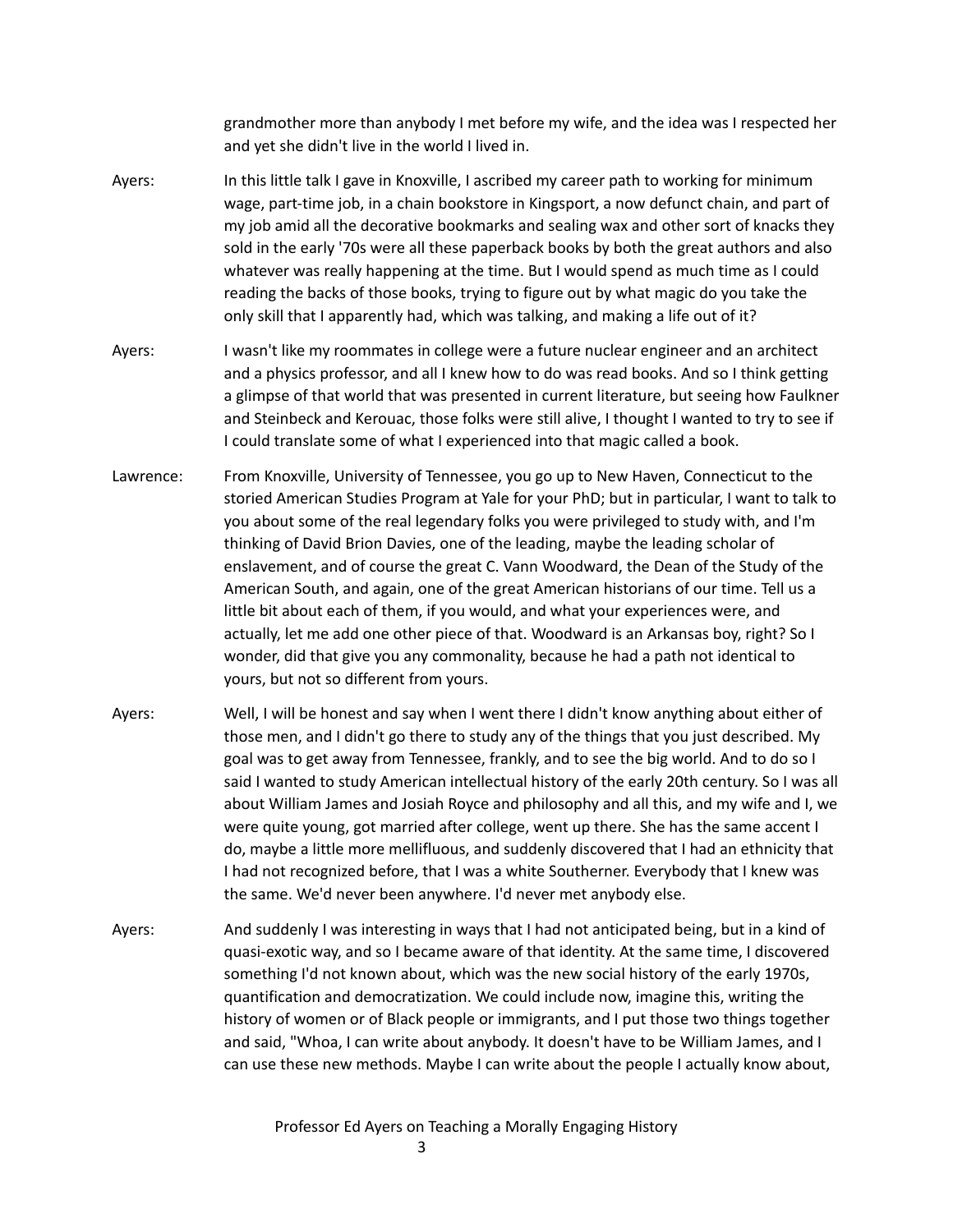who don't seem to be in these books." Of the people who are being recovered, Black and white Southerners did not seem to me to be recovered in their full humanity.

- Ayers: I think that I was, I never expected Woodward to be my advisor, and I think people who'd come to Yale with that expectation, had come there expecting Woodward, I came there and discovered, no, what I'm really interested in is using the kind of broad vision that David Davis has for the South, a morally engaged kind of history that doesn't make the distinction between intellectual and cultural and social and economic history, but sees how they're all parts of the same thing.
- Ayers: So those were the big influences on me. Both those men were very generous. You'd asked about a common background of Woodward and me. I think by the time I showed up, he'd met so many young Southern white boys who'd come to graduate school that there wasn't much novelty in one more with an accent, probably not too far from the one he had originally. The short answer to your question, Fred, is I lucked out. I didn't really know what I was doing. I've taken exactly one class in what I do for a living, but I found that like all great teachers, they were willing to follow the student where he was ready to go rather than to try to tell me what was a worthy purpose.
- Lawrence: Now you may have already now suggested an answer to something that I wanted to ask you and ask anybody who studies the Civil War. There probably is no part of American history more studied, written about, picked over, than the Civil War. So that's got to at least enter your mind of, "Mr. And Mrs. Ayers, look what your son is doing. I'm going to try to say something new in a field that thousands of people have written millions of words about." Was it about, "I have a different place in this story. I've got a different role in this story," that gave you the courage to jump off the dock and see where you're going to land?
- Ayers: Yeah, let's call it courage. There's other words that you could use to describe what that was, and part of it was ignorance. I've never been interested in the Civil War. I actually grew up, I went to Andrew Johnson Elementary School in East Tennessee, and in the Civil War, we'd been Unionist probably, but my ancestors, it turns out, were Confederates way up in the mountains, but we just didn't talk about it. I asked my grandfather one time why, and he said, "Son, we shot each other." And it was literally dangerous in Appalachia too. Plus it was not cool, and I've already established how cool I was.
- Ayers: And so I wasn't interested in history in general, but especially not the Civil War and going to graduate school in the shadow of Vietnam, military history was widely frowned upon. So my first book, to prove to Mom and Dad that I was a legitimate person, was actually writing something that you know a lot about, crime and punishment in the American South. And so I thought I should be able to explain to people why chain gangs and convict leasing and murders and all that, everybody associates that with the South, lynching. That seems important, and of course in the '70s, as you know a time when crime was front and center in a lot of people's minds, that seemed like a worthy thing to do as well.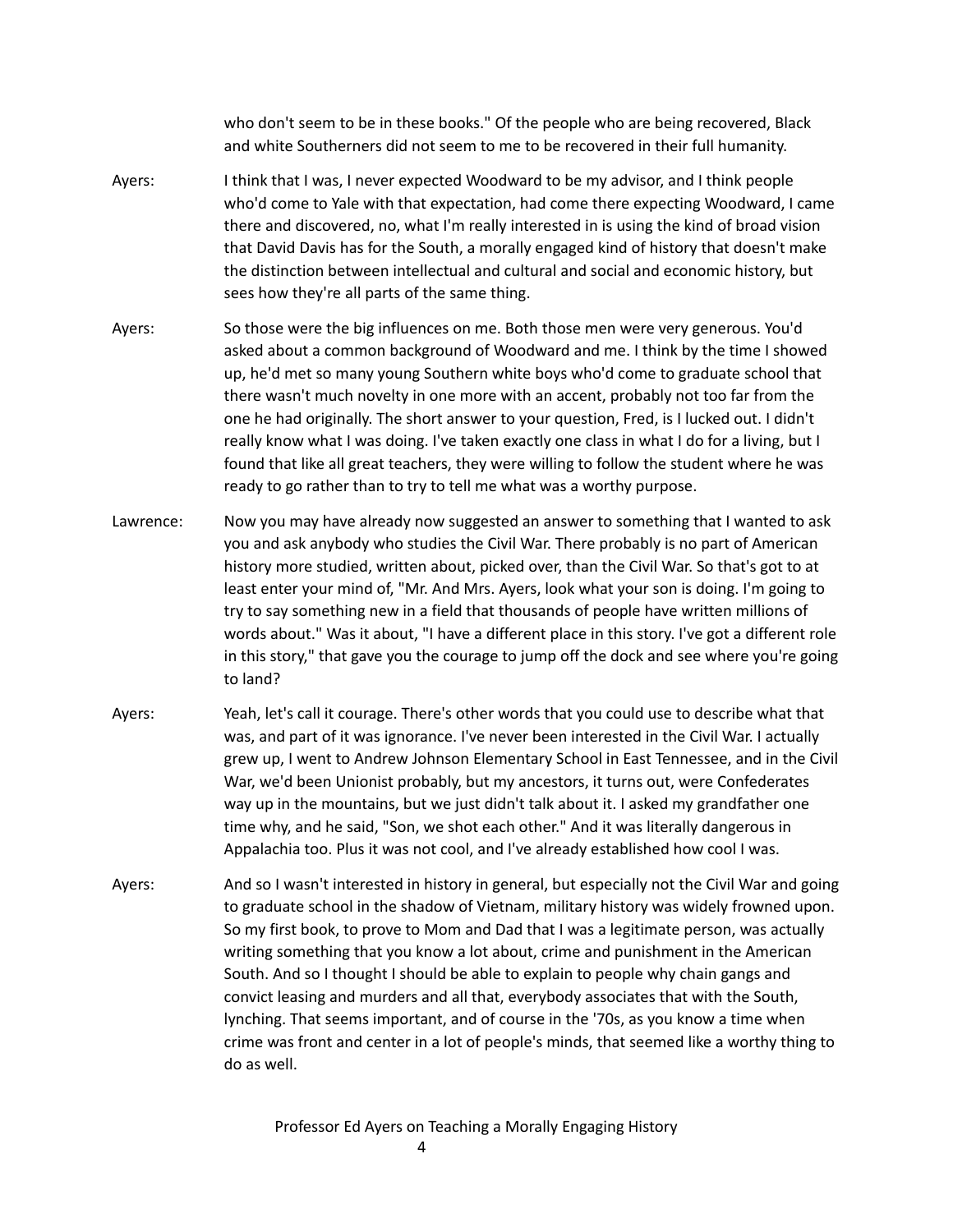- Ayers: So, and then the second book was on the South after Reconstruction and I sometimes challenge people to say, "So name anything that happened in the South between the end of Reconstruction and the Civil Rights movement." And people usually can't name anything, and I say, "That's because nothing happened except the invention of the world's most powerful religious currents of Pentecostalism, America's only truly unique contributions to world culture in blues, jazz and country music. Only the invention of the most popular brand in the world of Coca-Cola, and the creation of a modern system of segregation that was copied by South Africa and other repressive regimes. Other than that, nothing happened. Oh, yeah, and the largest political revolt in American history in populism. Other than that, nothing really happened in that decade."
- Ayers: So that was my first 12 years of my scholarly career. But then as you're suggesting, I decided if you're going to spend your life in the 19th century, especially thinking about the role of the South in it, you're going to need to tackle the Civil War. How would you do that? Well, my goal would be what do you say we turn the story upside down? Since I don't know anything about any of the generals, let's go ahead and include everybody in the story. Men and women, soldiers and civilians, Black and white, Southern and Northern.
- Ayers: So I begin with the idea of writing a kind of history, and using the Civil War as the lens, rather than being interested in the Civil War for its own sake. I was teaching my big class at University of Virginia, it was the Rise and Fall of the Slave South, and the pivot in that fall was the Civil War. So I began it with the idea that this is fundamentally an African American story. Let's start there, and then think about how the most important thing that ever happened in this country, which is the end of perpetual bondage for 4 million people, happened. So that was the question. The question really wasn't about flanking maneuvers somewhere or that sort of thing, but rather, why did it matter? How was it resisting the way we teach it in the schools and the dominant historiography, which is that you have a modern North and an anti-modern South and the modern North recognizes that it's going to have to vanquish the South if it's going to be a just nation and so it goes to war to end slavery. Just unfortunately, none of those things are true.
- Ayers: But the North did mobilize itself. The North, otherwise known as the United States, did have this moral awakening within the war. So that became the issue. How did the North in some ways become better over the course of the war, at the same time the South in many ways descended to an even worse version of itself and tried to destroy the United States? So the second volume is called The Thin Light of Freedom, which reminds us that freedom was won, but it was not a blinding light. People were struggling toward it. But that's testimony to my determination to get as close to the ground as I can to understand why people do the things they do. They don't do it for ideology. They do it for the things they believe, which are not the same thing.
- Lawrence: Tell us a little more about the New American History Project that you're Executive Director of. Who's the audience and where is that heading?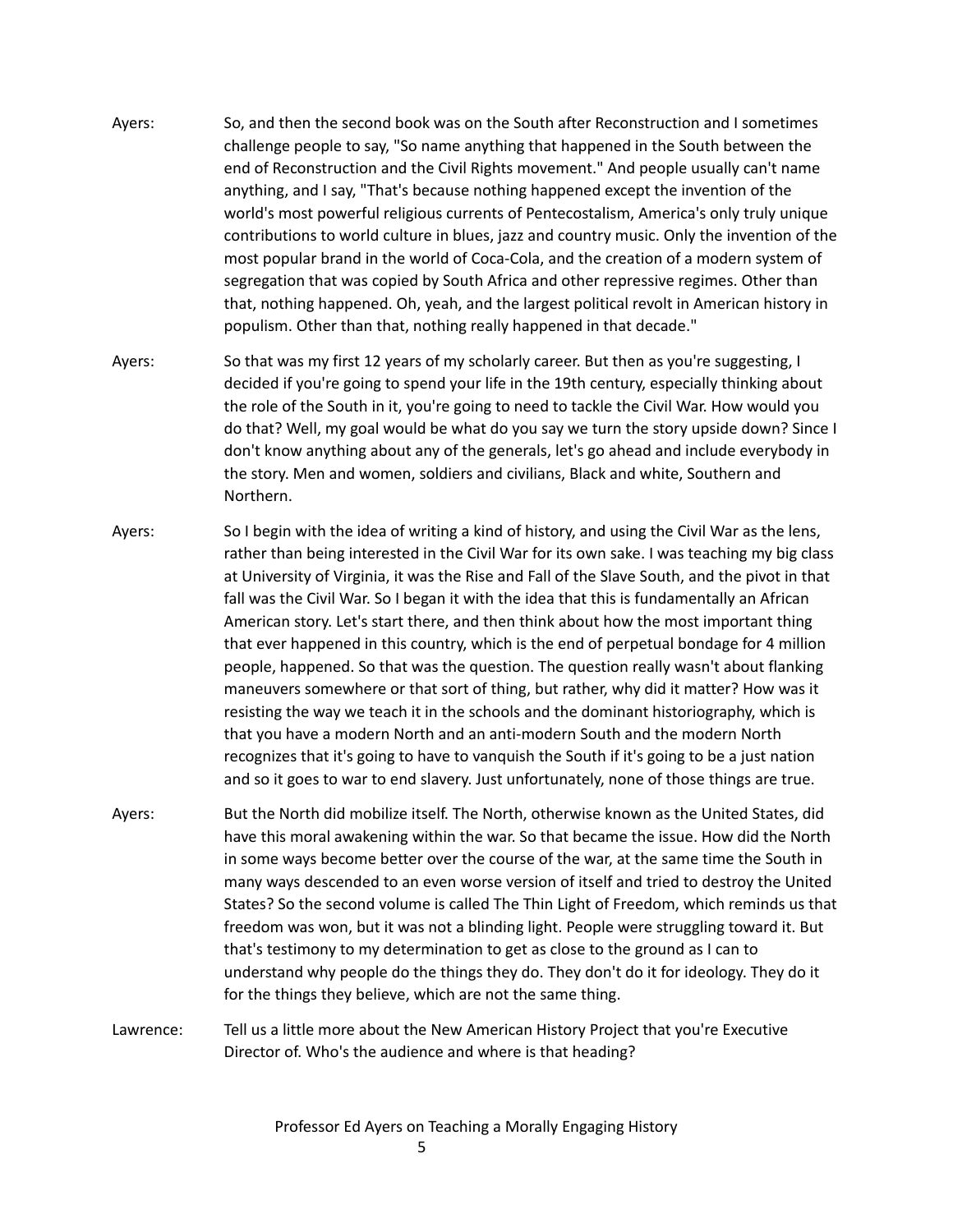- Ayers: So, several tributaries flowed together. So when I was at the University of Virginia in this Civil War project we were talking about, I created something called the Valley of the Shadow: Two Communities in the American Civil War, which gathered, and this began six months after the web began, so we had to reinvent it over and over again. But it had many, many millions of users and still does today, but it was really hard to build because none of the tools that we take for granted, PDF files didn't exist, for example, when we began. And so we had to work with computer scientists to think about how would you write a program that would allow you to see a page of a newspaper? Or how would you actually conduct a search of the manuscript census and so forth? So we'd done that for 14 years. That was all done. I became Dean of Arts and Sciences in part so the University would help fund that, and because I wasn't doing all that data input. My graduate students weren't being paid. And so I took that administrative job to help sustain that. So we had that.
- Ayers: When I went to Richmond, they said, "We really love this digital stuff that you're doing. Would you create a lab at Richmond?" Of course, just as if I'd been a scientist, that's what they would've asked me to do. And I said, "Yeah." So I created the Digital Scholarship Lab. And I said, "Unlike 1993, when we began the Valley of the Shadow, there is an impossibly large amount of data that's already digitized. The whole point is not turning the analog into the digital, which had been the point in the '90s, but rather making sense of these immense amounts of information."
- Ayers: So what is the most prevalent form of information? Census data. And what is the most exciting new technology? Geographic. So we created American Panorama with support from the Mellon Foundation, a digital atlas of American history, and you'll notice a theme in my work. I didn't do it myself, because I was being President, but I hired three really talented people, helped get the grant. And there's maps on there that are spectacular that do things, for example, that shows the country of birth origin of every county in the United States from 1850 to the present. You click on that county in that year, and it sends out tendrils around the world where all the people in that county had been born. Then you can just choose that nation that people have been born, click on that. And it shows you where in the United States they live.
- Ayers: So it's a billion pieces of evidence. But it's done with this beautiful, and my motto in all this, it looks good enough to sell, but I'm giving it to you, and because I knew that many students don't learn well from reading a textbook. I'm not sure anybody really does, frankly. But everybody can see themselves in a map of the United States and to see how where they live. And so right now, my colleagues there have created mapping inequality, which is about redlining, and it's in the news all the time. It's in *USA Today* this week about actually making how it is that segregation became sanctioned by the federal government, working with banking, woven into every city in the United States.
- Ayers: So you had this kind of digital model. Then I made a TV series called The Future of America's Past where I've visited places where history has happened. And then I had this podcast, BackStory, where we for 12 years made 350 episodes. And so I had audio, I had video, I had representation of digital data, but what I really needed to add was a project I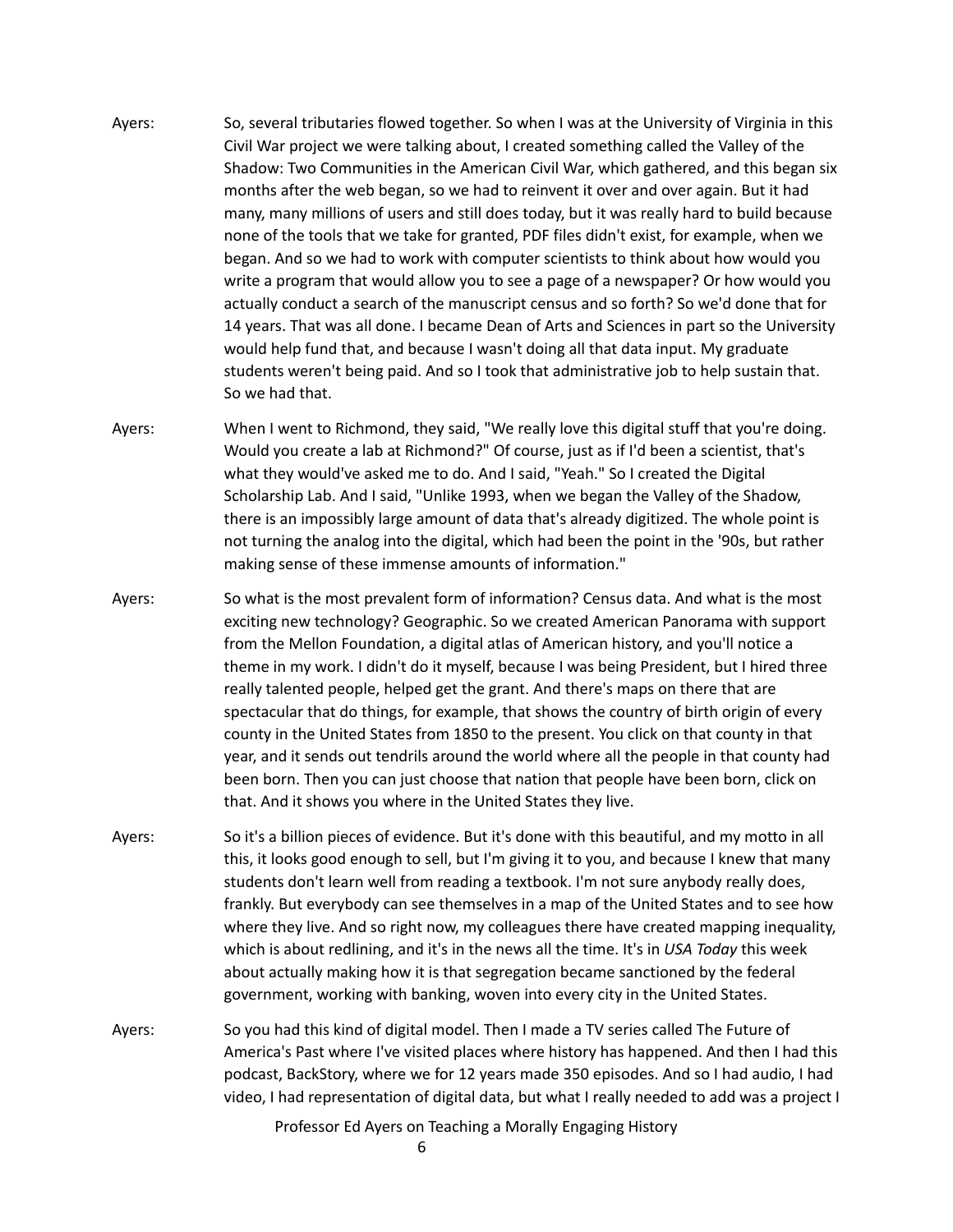ended up calling Bunk, which is named after the Henry Ford quote that said, "History is more or less bunk. The only history that matters a tinker's damn is the history we make today." So Bunk is a real time curation of representation of the American past in all media every day.

- Ayers: So when you go to bunkhistory.org, which you can also receive through newamericanhistory.org, it's a fascinating array, and you can see that people are using history every day to persuade you of something, to identify you, to sell you something, or to entertain you. And it turns out history is fascinating and it's in every kind of magazine and publication. So there's a team at University of Richmond of six students, and then I have Tony Fields, our producer. It's all elaborately tagged. So you find an article about something you're interested in. You click on that. It sends you to the original, but it also sends you into a web of things that are tied by the same time or the same place or the same person or the same topic.
- Ayers: And all of this is a way of sort of crystallizing the history that's in the air. I dare you to go look at it and not get pulled in. And there's over 8,000 articles in it now, and it's different every day. And then finally, I hired an excellent director of education and outreach who taught me how do you translate this into forms that say a high school history teacher who has to teach about Reconstruction can use this? We can't afford to let fourth graders or seventh graders or 11th graders be bored by an understanding of how we got here today.
- Ayers: So we're making these beautiful projects, nonpartisan, free, open educational resources to try to enliven the teaching of history. And we're working with community colleges and it's also used in elite colleges as well. So that's the idea, is trying to give as many passive entrants into the American past as we can, and whichever one appeals to you, we hope that you'll follow into things you didn't know before.
- Lawrence: Wherever you get in, the great, great likelihood is it's going to take you deeper and further in and into additional paths. It almost doesn't matter what the port of entry is, as long as you're in, and thinking about where do you and your community fit into this great American story, and indeed world story.
- Ayers: Exactly. I need you to do a promotional spot for us. That was great, Fred.
- Lawrence: Now one of the questions I like to ask my guests on Key Conversations is to recommend a book or a couple of books for our listeners. Phi Beta Kappa members are typically big readers, and I'm going to assume that people have read a lot about the Civil War, but I'm interested in ones that are maybe surprising, that people wouldn't have necessarily read, that would expand their knowledge in the field.
- Ayers: This is a book that people probably have read, but I want to call attention to it because it's very much in public debate right now. Toni Morrison's *Beloved*. It's about the Civil War, if you think that the Civil War is about slavery. And that is the point. I find that people, it's hard to see slavery in the American past in the way you can the Civil War, all the monuments and things. Something we're working on Richmond is to make visible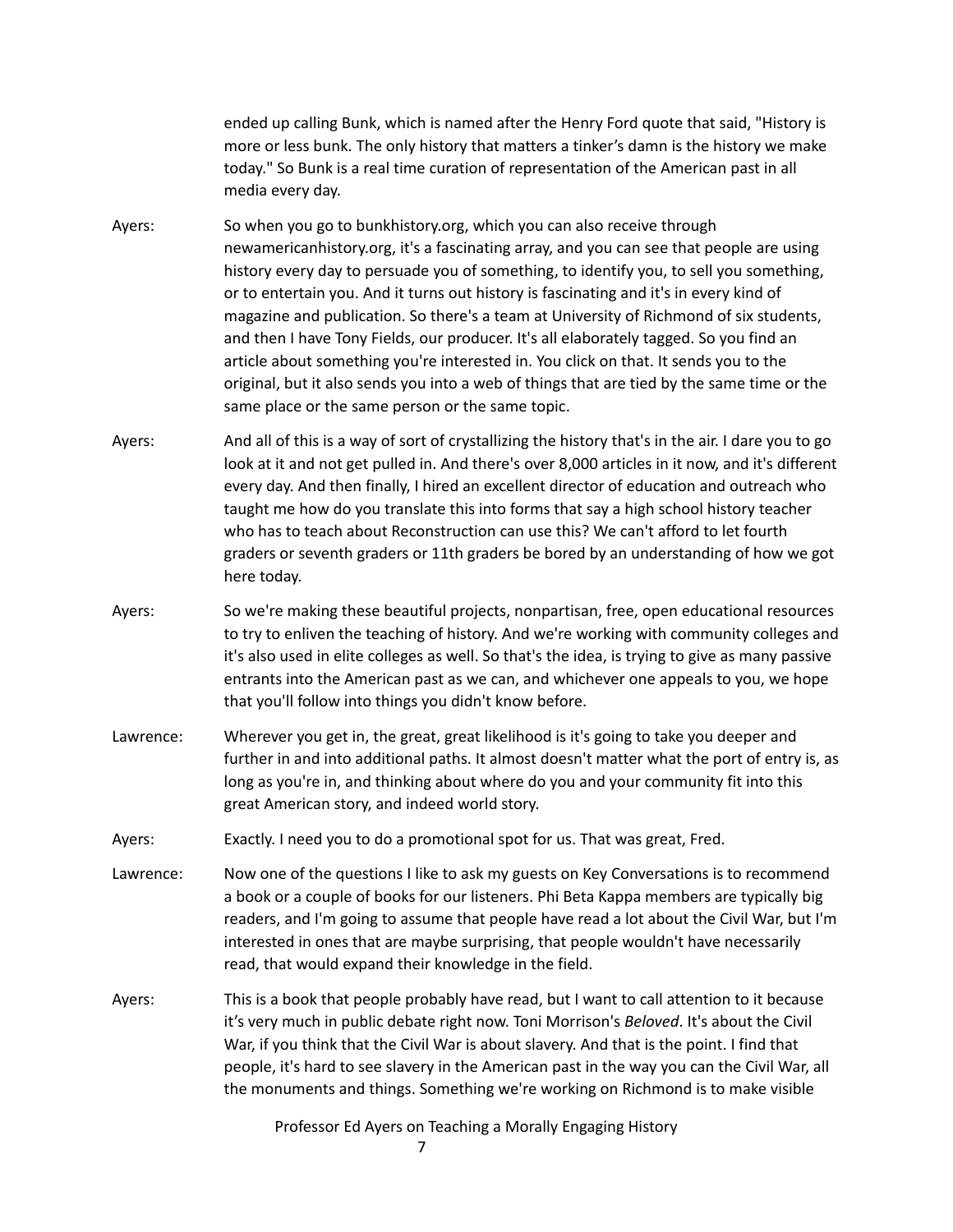the domestic slave trade where 400,000 people were sold out of Richmond to other Americans, and yet there's no way to see that. So I think Toni Morrison makes history, that history of slavery, palpable, and it's hard to read because slavery was hard to live. And so that's what I would like to say on that front.

- Ayers: And a wonderful counterpart to Beloved is David Blight's *Frederick Douglass: Prophet of Freedom*, which I'm just reading very carefully again right now for the book that I'm working on about America before the Civil War. And struck by the example that Douglass holds up of bravery in the face of every kind of opposition and threat and the bravery that David Blight shows in taking on this remarkably vital and broad biography. It's a heroic act of scholarship.
- Lawrence: I couldn't help but think as we've been talking today, Faulkner's famous aphorism, "The past isn't over. It's not even past." It animates so much of what we are, our sense of ourselves as we continue to try to move forward. We certainly can't make any progress as a country if we don't understand where we've been. I'm grateful for your role in that. As a member of the American Academy, I'm delighted that you're a Visiting Scholar for Phi Beta Kappa and we'll be spreading that wisdom through many of your visits on behalf of Phi Beta Kappa. And I deeply appreciate your sitting down with me today on Key Conversations.
- Ayers: It's my pleasure, Fred. Thank you so much.

Lawrence:

This podcast is produced by LWC. Cedric Wilson is lead producer. Paulina Velasco is managing producer. This episode was mixed by Kojin Tashiro. Hadley Kelly is the Phi Beta Kappa producer on the show. Our theme song is Back to Back by Yan Perchuk. To learn more about the work of the Phi Beta Kappa Society and our Visiting Scholar program, please visit pbk.org. Thanks for listening. I'm Fred Lawrence. Until next time.

## **CITATION:**

Lawrence, Fred, host. "Professor Ed Ayers on Teaching a Morally Engaging History." *Key Conversations with Phi Beta Kappa,* The Phi Beta Kappa Society, April 28, 2022. [www.pbk.org.](http://www.pbk.org)

Produced by: